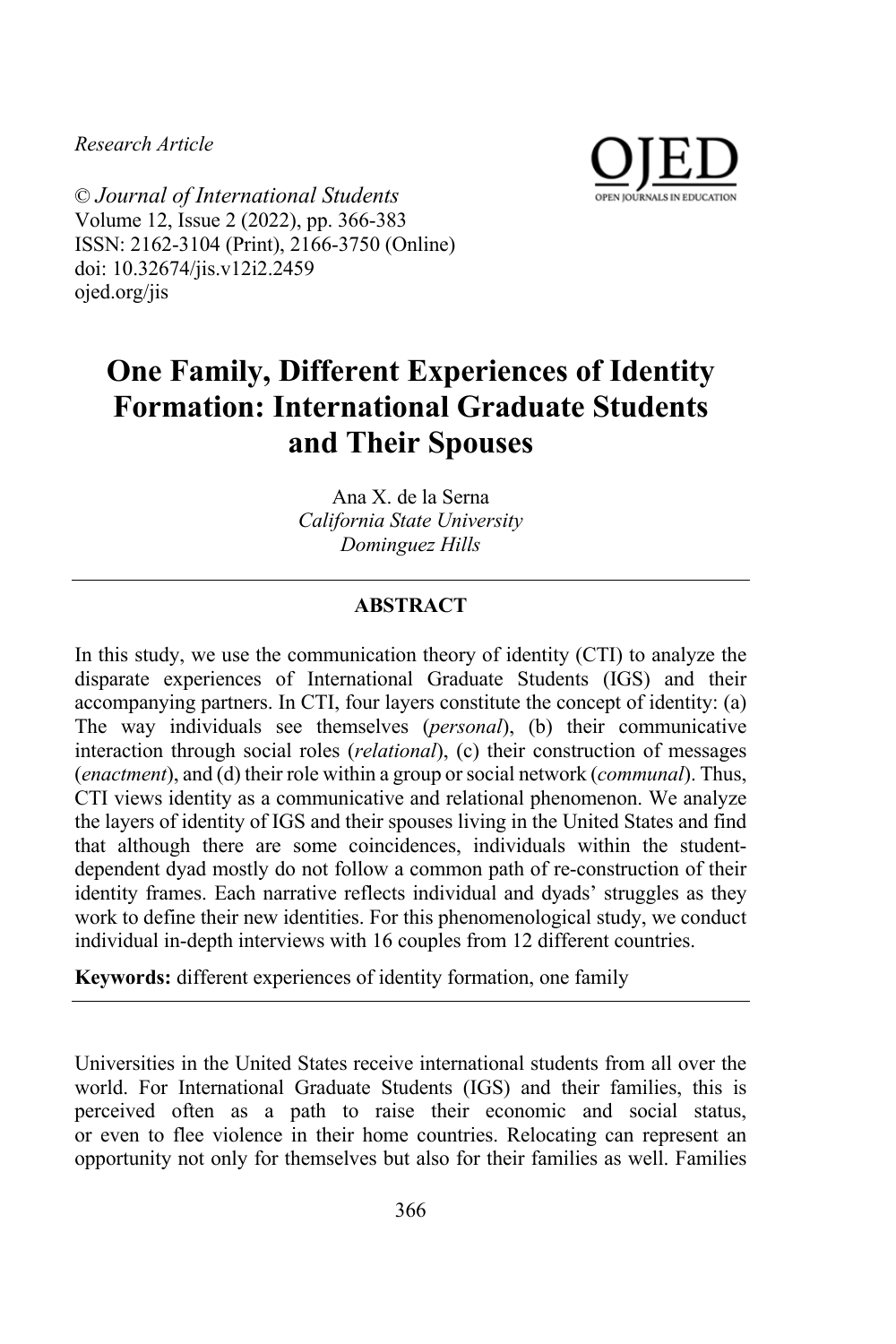tend to be the student, their spouse, and children if they have any. Those individuals who travel with the student may also be referred to as dependents (Department of Homeland Security [DHS], 2020). Moving to another country with dependents constitutes a more challenging task than relocating by themselves (Brooks, 2018).

Graduate international students and their spouses experience different processes of identity formation as they navigate their new context. Even when they share a living space and numerous experiences (Thompson et al., 2020), students and their accompanying spouses find dissimilar obstacles to overcome. Therefore, both individuals navigate through particular situations when they try to figure out their identity in the new context (Ting-Toomey, 2005). The disparity comes from sources such as the immigration laws in the host country, different social norms, or access to university resources.

As they adapt to the new culture, both students and dependents encounter the challenge of affirming or reinventing their identities. Identity formation is important for individual's mental health and well-being (Evans et al., 2018). As individuals enter a new context, identity is transformed, built, and sustained through communication. Numerous identity and communication studies have considered the international student population (Liu et al., 2017; Tran, 2009; Wadsworth, 2008; Zimmermann, 1995); however, few studies include accompanying family members (De Verthelyi, 1995; Doyle et al., 2016; Elfeel & Bailey, 2018). Thus, the focus of this study is the inequality in the experiences of IGS and their spouses in their processes of identity transformation.

# **AN EXAMINATION OF INTERNATIONAL GRADUATE STUDENTS, THEIR SPOUSES, AND IDENTITY FORMATION**

To analyze identity, we examined the conditions of IGS in the United States. Every year, individuals from countries all over the world choose to enroll in higher education in this country (Institute of International Education [IIE], 2019). In particular, international students enroll in postgraduate education programs. As Krsmanovic (2021) noted, graduate students tend to have different characteristics than undergraduate students; they tend to be older and are more likely to travel with their families. In the 2018/2019 academic year, there were over 350,000 new international students enrolled in a graduate program in the United States (IIE, 2019); and the most recent data accounted for over 135,000 dependents (Immigration and Customs Enforcement [ICE], 2014). *Dependent* is a term used by the Department of Homeland Security to refer to spouses and children of international students. It is a term that refers to the dependence of family members' immigration status on the students' immigration status.

More than language barriers and acculturation which have been widely studied by Krsmanovic (2021), becoming a student or a dependent has implications on individual's perception of themselves and their relationships, given that identity is a life-long developmental process and is constantly changing (Hopkins, & Blackwood, 2011; Marcia, 1980). When identity development takes place continuously in a particular context, few life-altering events could lead to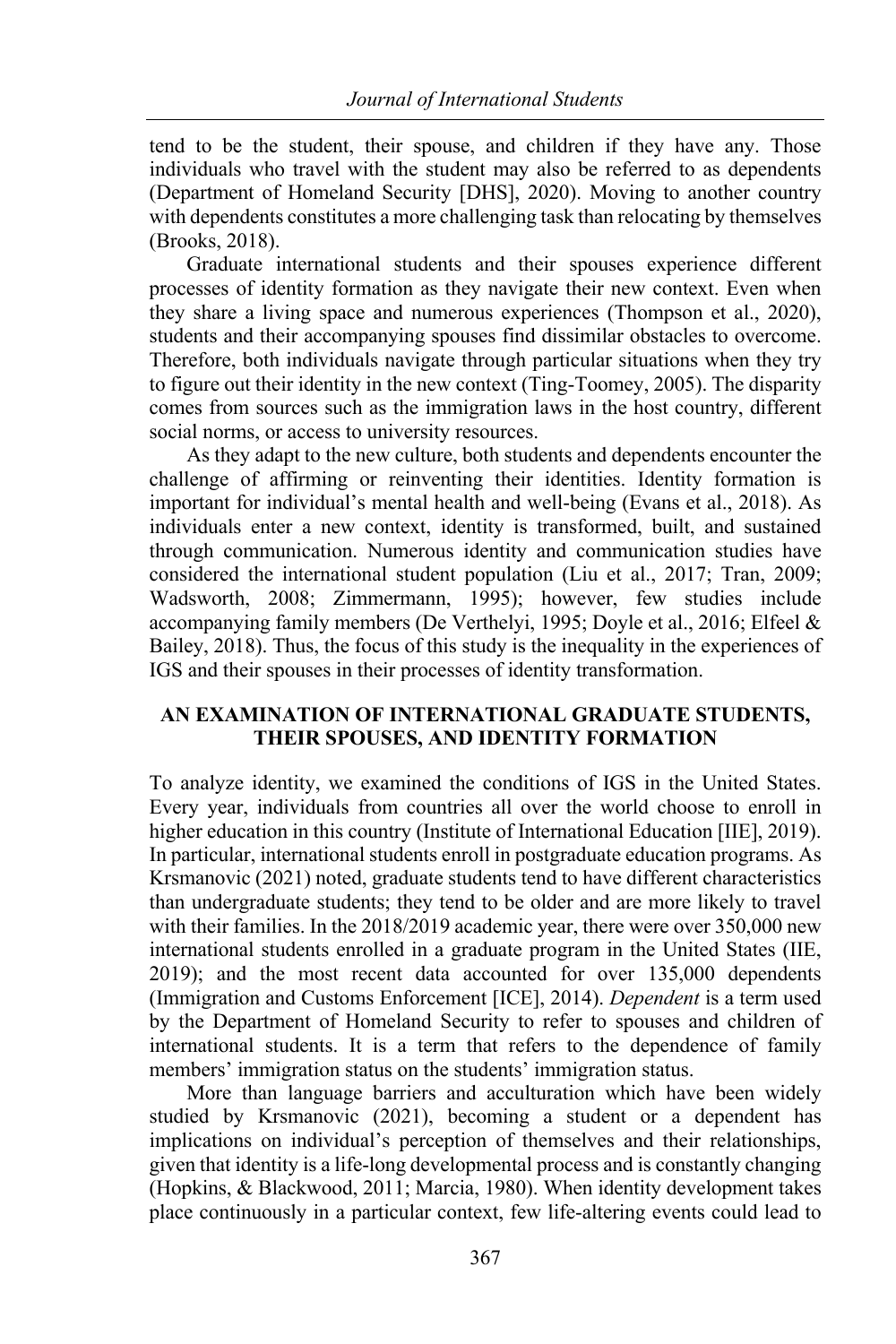an in-depth exploration of the self that requires a person to reinvent their core notions of identity (Tajfel, 2010). This means that when individuals follow the status quo, there are fewer possibilities of catalytic events that provoke deep identity transformation. Thus, few people could foresee that acculturation involves a process of redefinition of their identity (De Araujo, 2011). Students and dependents enter a culture different from their own. This is one event that inherently prompts the re-evaluation of a previously established identity (Wee, 2019). Often, dependents are less prepared than students for the changes that will lead to that identity transformation (Elfeel & Bailey, 2018). Imposed limitations, such as immigration laws for dependents of international students in the United States, present major disruption to their established sense of self and their place in society. Dependents are not allowed to work or study, they are not eligible for social security numbers, and their own legal immigration status depends completely on their partners (DHS, 2019).

There is existing literature about the identity formation of international students (Jung & Hecht, 2004; Wee, 2019). Although there tends to be a focus on language difficulties and cultural differences in international students' identity formation (Andrade, 2006; Wee, 2019). However, there are multiple factors that contribute to this process. Although there are variations of the meaning of identity (Jung & Hecht, 2004), researchers have found that identity formation of international students is inevitably related to their student activities (Kamara, 2017). International students' new identities are inevitably related to their process of navigating, living, and learning in host universities (Kamara, 2017), and interacting with peers, faculty, and staff, which leads the process of identity construction of international students to identity inconsistencies or identity gaps (Jung & Hecht, 2004) between their self-concept, and how Americans see them.

However, a student's function as part of a family unit has been scarcely studied. Existing research that considers the experience of identity formation of dependents is even rarer (De Verthelyi, 1995; Doyle et al., 2016; Elfeel & Bailey, 2018). In these studies, dependents are recognized as a vulnerable population due to their constraints in mobility and lack of social capital (Elfeel & Bailey, 2018). Doyle et al. (2016) opted to look at dependents and students as a family and make the family the unit of analysis. In this study, we compare the experiences of the students and their spouses, because both go through the process of identity formation in a new context.

# **IGS, THEIR SPOUSES, AND THE COMMUNICATION THEORY OF IDENTITY**

International student identity is complex. This is a result of students' belonging to different communities in their home and host countries (Wee, 2019). Identity is a concept that is widely used in diverse areas of research; however, it is often difficult to define. Even within the study of communication, there are diverse conceptualizations of identity (Bardhan & Orbe, 2012). Earlier views of identity emphasized the Western notion of "self" as a single, unified identity. Views that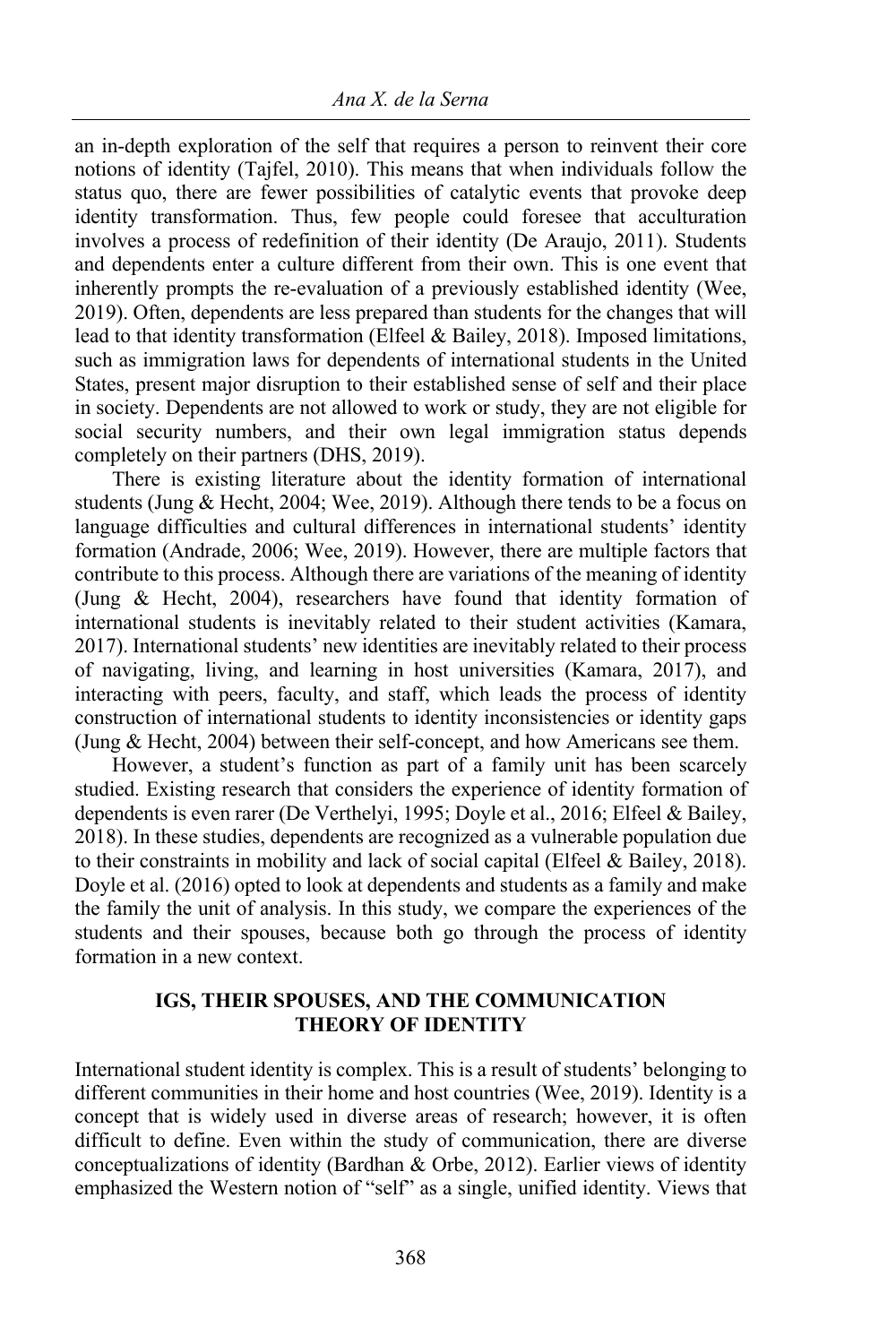are more recent recognize that identity is a layered structure comprising values, drives, abilities, and life history (Marcia, 1980).

Communication scholars have found identity to be inevitably related to communication processes. All of these communication scholars have in common the idea that people are inherently social beings; their lives revolve around communication, relationships, and communities (Kim, 2005; Tajfel, 2010; Ting-Toomey et al., 1999). Therefore, people operate from multiple and shifting identities that adapt to the different contexts (Hecht et al., 2004). Communication plays a central role in the negotiation of relationships and group membership. It allows us to find connections with others, independently of our location (Metro-Roland, 2018). As Anderson (2000) said, "The self is possible only in the web of connected lives" (p. 2). Along these lines, Hecht (1993) proposed the communication theory of identity (CTI). He considered identity to be situated within the individual, but also in spheres between and among people (Jung  $\&$ Hecht, 2004).

Hecht and his colleagues (2005) envisioned identity as a multilayered construct. In this study, this layering allowed us to analyze identity transformation in a more focused manner. This view of identity includes four layers: personal, enacted, relational, and communal. This breakdown of identity in layers allowed us to compare the experience of international students and their spouses in a precise manner. The *personal identity layer* refers to a person's self-concept, it reflects how individuals define themselves. The personal layer includes how individuals see themselves, in general, as well as how they see themselves in particular situations (Hecht & Choi, 2012). The *enacted identity layer* resides in a person's messages that express identity. The communicative process of message construction is the main focus of enacted identity. The way people enact their identity can have implications for international students and their spouses. For example, Bergquist et al. (2019) found that for refugees, discursive assimilation was important. As such, many emphasized enacting their identity as a member of the new host culture by speaking English.

The *relational identity layer* is jointly negotiated with others through social roles and interactions (Hecht & Choi, 2012). Here, identity is a product of how others perceive that individual. For instance, a student may form a relational identity as a good student when their professors or other students describe them as such. A marital relationship can be a unit of identity itself (Hecht & Choi, 2012). When a dependent describes themselves as a patient parent, they are referring to relational identity.

Lastly, the *communal identity layer* is performed at the collective level. Communal identity places identity in group membership. The individual shares characteristics with other group members, which provides a sense of inclusion. Place identity (Ching, 2001), when a person identifies as an international student, is one example. This signifies that the person, in this case the student, shares common characteristics with other foreign students. This can be the social norms, ways of learning, or culture.

When a person relocates to a new country that has a different culture, all of the layers defined by CTI are affected. Students and dependents are bound by new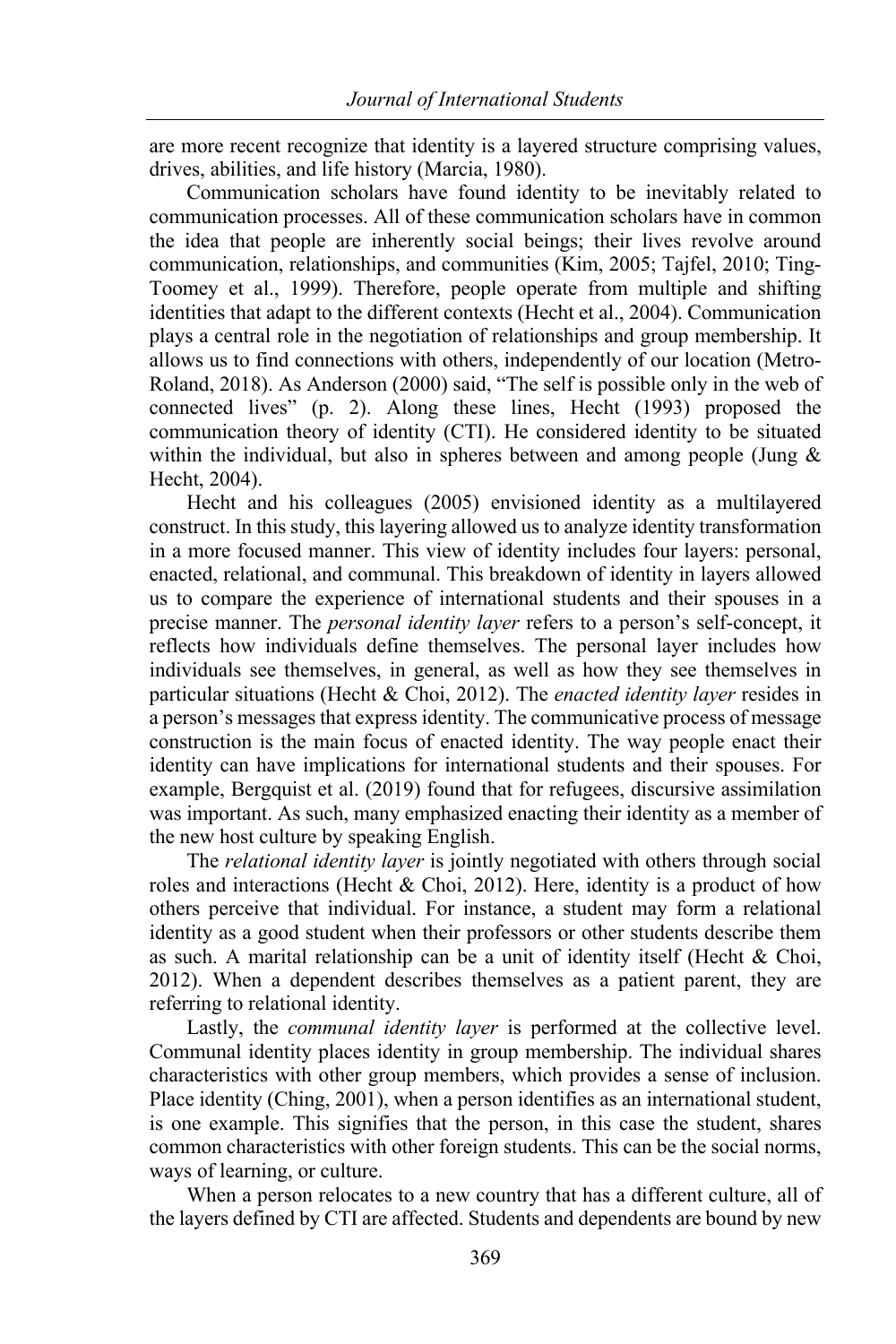roles, new social norms, amongst other changes. A new context also requires adjustments to the couple's relationship. These adjustments are negotiated through communication including message construction. As individuals redefine their self-perception, they also redefine their group membership. The in-groups and out-groups reflect the individual and couple's new roles.

The four layers of identity are not always consistent with each other (Hecht, 1993). Layers can be contradictory and still form a part of identity as a whole. For example, a dependent may view him or herself as a supportive individual, and at the same time, they may demand more time and attention from their partner. This dynamic is defined as an identity gap. When people interact and communicate, gaps are unavoidable. The interaction between the layers is a communicative act and therefore a convenient framework in the study of identity.

Communication researchers have used CTI to guide studies in diverse areas. CTI, for example, has been used in the study of ethnic and racial differences, and in relation to face and politeness. In comparison, fewer studies based on CTI have focused on family relationships (Colaner et. al, 2014). Existing research on CTI includes grandparents and grandchildren (Kam & Hecht, 2009), adoptive and birthparent relationships with the adopted child (Colaner et al., 2014), and close relationships including friends and family (Guerrero et al., 2017). Our study adds to the existing research of the relationship between spouses, as we compare the layers of identity of students and dependents.

## **METHOD**

Our main goal was to understand the inequality in the experiences of IGS and their spouses in their processes of identity transformation. Thus, we chose a hermeneutic phenomenological approach for this study. Phenomenology fits a project when the research problem requires an in-depth understanding of human experiences common to a group of people (Creswell, 1998). Specifically, hermeneutic phenomenology analyzes the world as experienced by the subject through their life world stories. This school of phenomenology follows the principle that interpretations are all we have, and description itself is an interpretive process (Caputo, 1984). This allowed us to study our participants' experiences and to interpret the meanings of the phenomena that they experienced (Padilla-Diaz, 2015).

#### **Participants**

We used purposive sampling for this study because we required participants to have specific characteristics. The sample for this study  $(N = 32)$  was composed of 16 student-dependent dyads. The dyads included married couples in which only one person is an international student currently enrolled in a university or college. All student participants were enrolled in the same large, mid-western university. The other person in the dyad was accompanying the student as a dependent. It is important that one person of the dyad was a dependent and not a student themselves, so that we could compare the different experiences. Participants were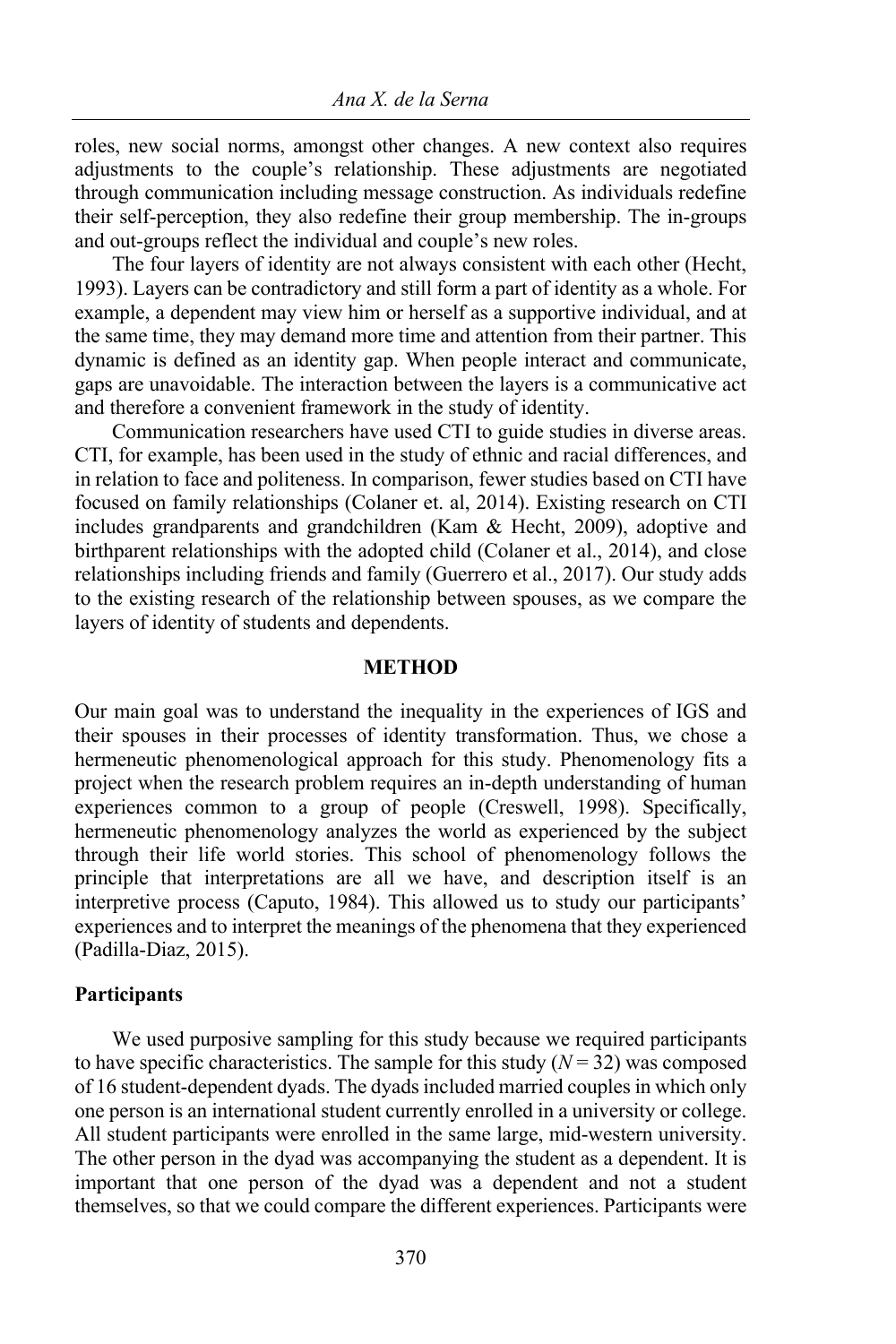required to be able to speak English, Spanish, Chinese, or Arabic. We included these languages because the majority of the international students at the university where we collected the data are proficient in one of these languages (ISSS, ND) (Table 1).

|                   | Countries of origin | Gender        |
|-------------------|---------------------|---------------|
| <b>Students</b>   | Albania (1)         | $M = 12(75%)$ |
|                   | Chile $(1)$         | $F = 4(25%)$  |
|                   | China $(3)$         |               |
|                   | Colombia (2)        |               |
|                   | Czech Republic (1)  |               |
|                   | Honduras (1)        |               |
|                   | India $(2)$         |               |
|                   | Iraq $(2)$          |               |
|                   | Mexico $(1)$        |               |
|                   | Russia $(1)$        |               |
|                   | Turkey $(1)$        |               |
| <b>Dependents</b> | Albania (1)         | $M = 4(25%)$  |
|                   | Chile $(1)$         | $F = 12(75%)$ |
|                   | China $(3)$         |               |
|                   | Colombia (2)        |               |
|                   | Czech Republic (1)  |               |
|                   | Honduras (1)        |               |
|                   | India $(2)$         |               |
|                   | Iraq $(2)$          |               |
|                   | Japan $(1)$         |               |
|                   | Russia $(1)$        |               |
|                   | Turkey (1)          |               |

**Table 1: Participant Data** 

Participants ranged in age from 27 to 50 years with an average of 33.6 years  $(SD = 5.8)$ . All couples were married, the range of time married varied from 3 to 25 years with an average of 7.3 years (*SD* = 5.5). Couples had been living in the United States from one to eight years, with an average of 3.6 years  $(SD = 1.8)$ . Only two couples did not have children. All student participants were enrolled in a postgraduate program. Dependents had different education levels ranging from high school to doctoral.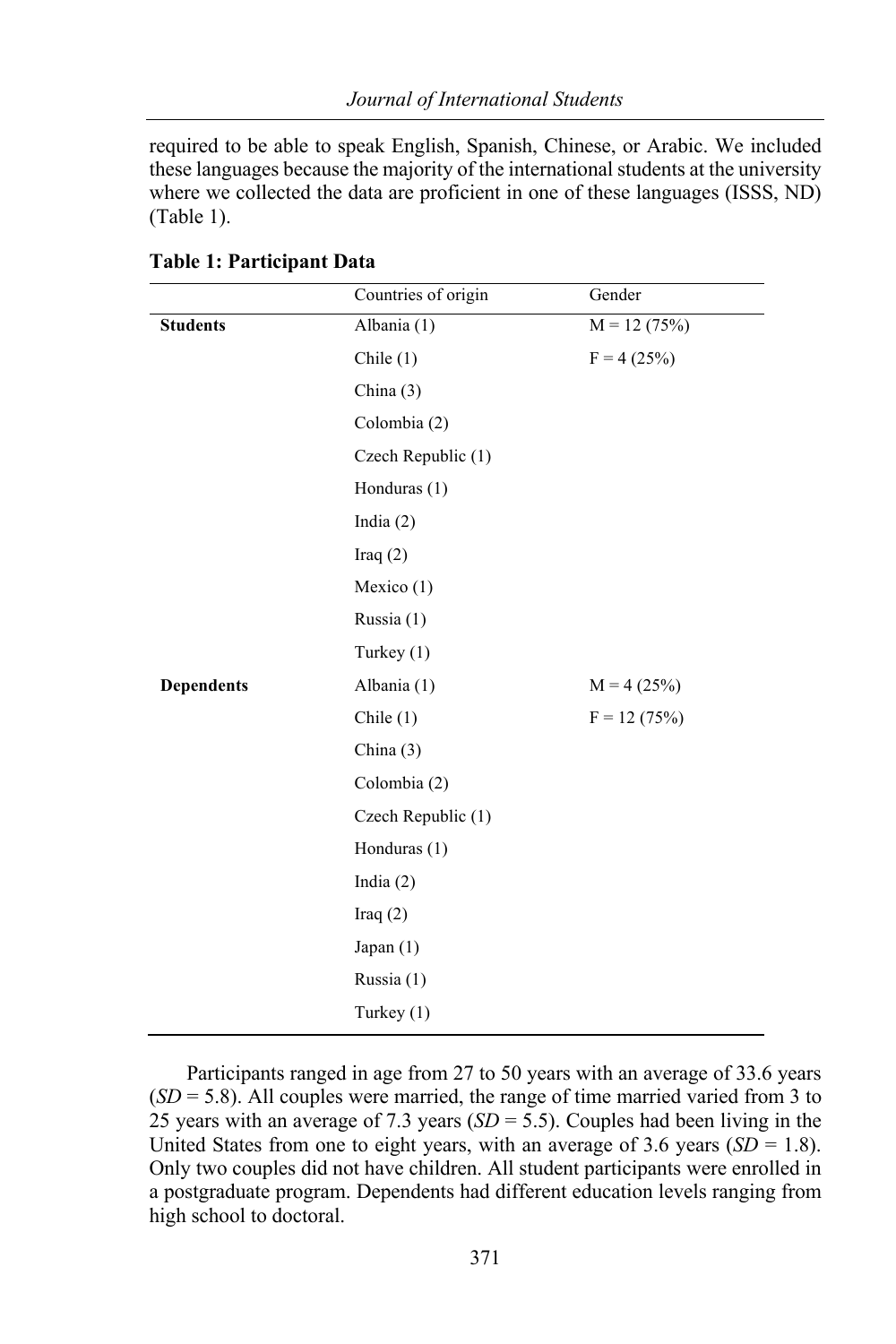# **Procedure**

After approval from the institutional review board, the P.I. and a research assistant recruited participants via messages sent through the graduate and family housing office listserv, as well as the International Center listserv. Both listservs allow us to send messages that reach the international students directly. The second set of interviews came from snowball sampling. After each interview, participants were given printed information about the study in the case they knew of other couples interested in participating.

The dyads consisting of one enrolled international student and their accompanying spouse were each interviewed as close in time as possible and independently. One participant was interviewed after the other one so that they would not have the opportunity to comment on their responses before their participation. Eisikovits and Koren (2010) pointed out that one of the benefits of dyadic analysis is that interviewing each participant in a couple relationship separately, the similarity or overlap in answers can be identified, as well as the difference and contrast.

Before the interview, one participant required translation to Mandarin Chinese, therefore an interpreter was provided. Ten individual interviews were conducted in Spanish. The role of the interpreter was to translate the questions and answers during the interview. Interviews took place in a convenient location that afforded enough privacy for the interviewees to express their experiences freely (e.g., a meeting room, office). Before the beginning of any interview, participants were provided with the IRB-approved informed consent form (in English, Spanish, Chinese, or Arabic). We asked respondents to share their accounts through narrative elicitation (Lindlof & Taylor, 2010) (e.g., Please tell me a story that describes who you were before you came to the United States); Please tell me about a time when you felt you had changed from the person you were before you came to the United States). Interviews lasted between 35 and 65 mins. All interviews were audio recorded.

## **Data Analysis**

Data were transcribed by a professional service once it was collected and verified for accuracy by a research assistant. We then read the transcriptions to ensure accuracy. We divided the transcripts into dependent and student interviews. Next, we chose to analyze each group separately. We met after coding four interviews (two couples) to compare the coding results and resolve any differences. For the initial analysis, we used descriptive coding. We used descriptive codes (i.e., Personal identity layer, relational identity layer) not only to help categorize but also to index the data contents for further analytic work (Saldana, 2011). For the second round of analysis, we used versus coding. Versus coding uses binary terms to describe groups and processes, in this case students and dependents.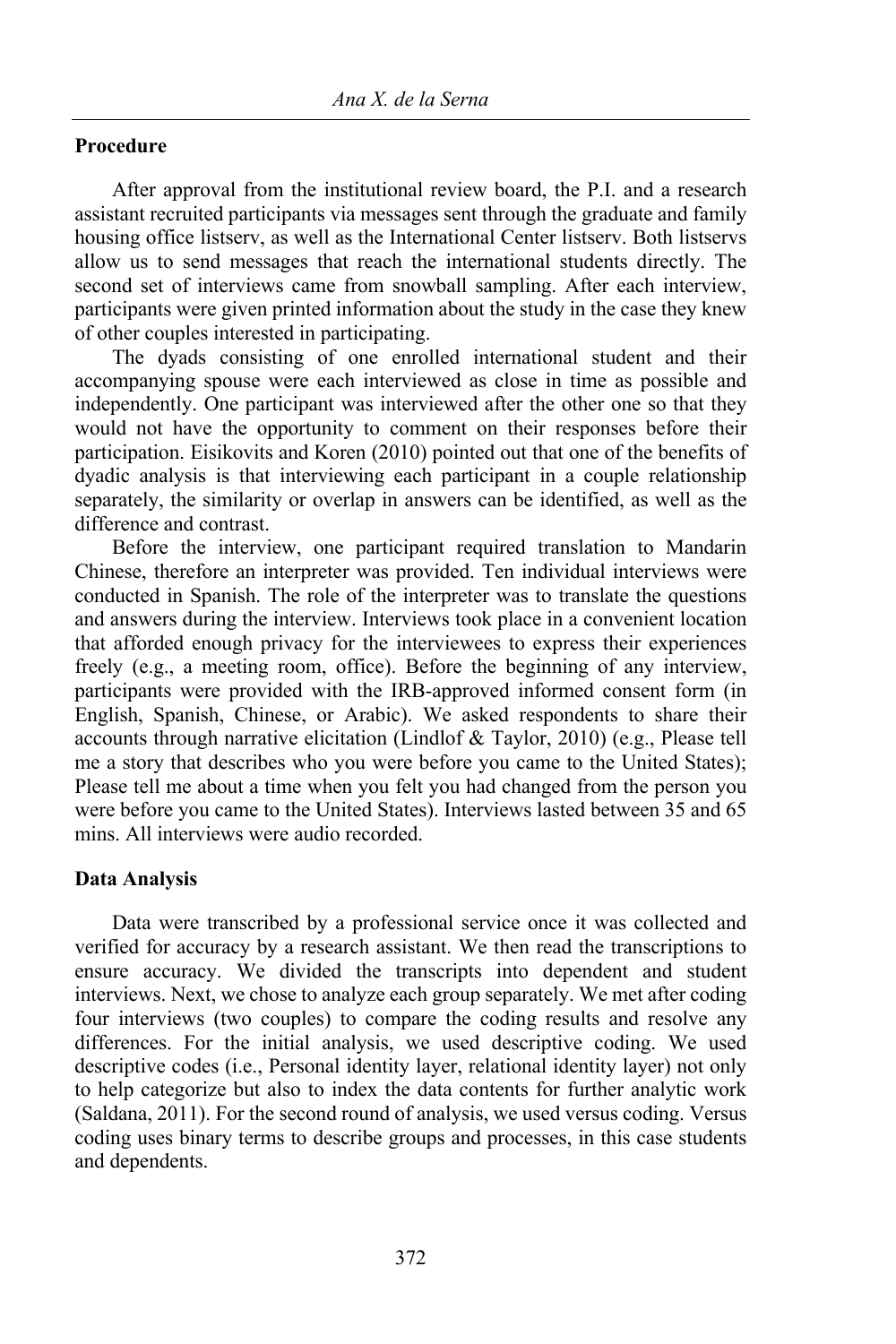| Quote                                                                                                                                                                                                                                                                                                                                                                               | Versus codes                           |
|-------------------------------------------------------------------------------------------------------------------------------------------------------------------------------------------------------------------------------------------------------------------------------------------------------------------------------------------------------------------------------------|----------------------------------------|
| "So, the first year I was F-2 visa holder,<br>means I do nothing. Just cleaning the house<br>and doing other housewife stuff. That's not<br>me, because I'm not a traditional woman<br>type. I don't stick in the room and do all this<br>kind of things. I did an awful job at being a<br>wife. We fought a lot because I don't feel<br>happy. I feel like I sacrificed too much." | Original vs. new occupational identity |

#### **Table 2: Versus Coding Example**

The goal of versus coding is to see which processes are in conflict with each other throughout the document. We chose this analytic method because we wanted to compare how students and dependents experienced the layers of identity.

## **FINDINGS**

The purpose of this study was to explore the inequality in the processes of identity formation of IGS and their spouses. In this section, we present our findings, which are organized by the four layers of identity described in the theory. We use quotes from participants to illustrate and use pseudonyms to protect their confidentiality.

## **The Personal Layer of Identity**

There are numerous reasons for a family's decision to relocate to a new country. This decision was a catalyst that initiated a gradual process into who am I *now*? We identified this early action as the beginning of the personal layer transformation because it was at that point individuals had a new goal. One person would become the international student, and the other would provide support. This is reflected in most couple's narratives of that moment. For example, Ivan, a Family Studies PhD candidate from Russia envisioned his new role

It is my story before coming here, that I left a socioeconomic level that was not even middle, it was a little bit up, and coming to the United States, my role is to be a student again, so it's two levels down. OK, I got it, I know how to be a student.

Ivan's message first described the sacrifice of status as a necessary loss that would materialize his new desired role. The 'student' label was adopted as a favorable identity characteristic. Before departure, 'student' symbolized growth and progress.

In comparison, spouses' narratives characterized the decision as initiated by their partners. They found their role to be of support. This was reflected in the way they described their preparation to come to a new country. As Xi, a 27-yearold dependent from China said: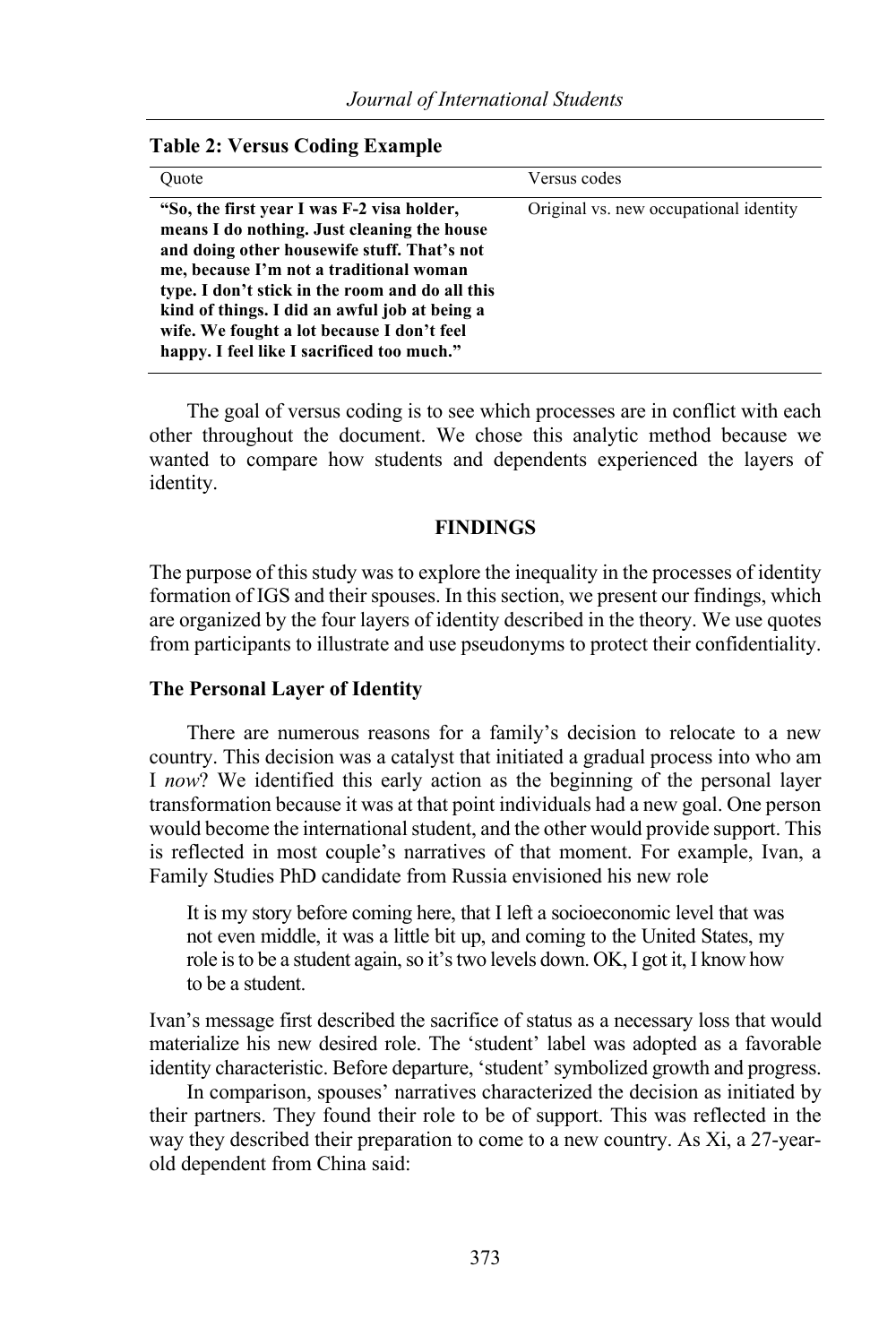Mostly because he wanted to do his Ph.D., I was working in Beijing at that time. I said, actually he can come here alone, and I will stay in China, but he doesn't agree. He wanted to me to come together with him. So, I said OK, because I'm pretty flexible, I adapt to the environment pretty good. So, he was a student and I was F-2 visa holder.

Xi's description reflected the way most dependents envisioned themselves in their new role. Spouse messages reflected less involvement in decision-making, including emigrating, which is a life-altering event. Reduced input in this decision can be a result of spouses' self-perception. It also reflects the view that they are willing to adapt their self-concept if needed.

Although self-perception transformation started with a decision, the arrival at the host country presented a radical disruption. Student's first contact with their new context was a significant life experience. This moment represented the introduction of the labels "international" and "foreign" to students' selfperception. For dependents, the new label was: *dependent*. This is a word used by The U.S. Department of Homeland Security to describe spouses or children of international students. However, the use of 'dependent' in a different way denotes that a person is defenseless, vulnerable, or reliant. Although the label of 'dependent' was introduced by an immigration institution, it illustrates a deeper sense of the role of spouses who accompany international students. It became a part of spouses' self-perception as they arrived in the United States. Spouses, in general, do not perceive themselves as dependents although their actions reflect a reliance on the student. Linda, a 35-year-old from Chile expressed her opposition:

The term dependent does not correspond, because we are not dependent of the person who is studying, we accompany them, even if we are not studying we are contributing by watching the children, working, I don't know. We do the other part because otherwise you cannot get ahead. Dependent is not the correct term for me.

Once in the new country, IGS usually devote the majority of their time to the completion of their degree. A person's occupation is often the most common referent when defining self-perception. However, although occupation was central for students, they defined themselves through values first. Values included honesty, family orientation, and respect. For example, Ron, a 27-year-old student from China, explained that he thought of himself as a researcher but more importantly, a person who always put his family first.

When dependent participants had to describe their new personal identity, their responses were much more detailed and complex than their spouses.' Through their narratives, dependents described a void in their self-perception; they found it difficult to describe themselves. The ways that they had envisioned themselves were stripped away when they became a dependent. Aisha, a 30-year-old from Iraq described challenges similar to other dependents: "I lost myself, I think because I lost my job, I just stayed at home with my kids. My husband is not with me. I don't know who I am now."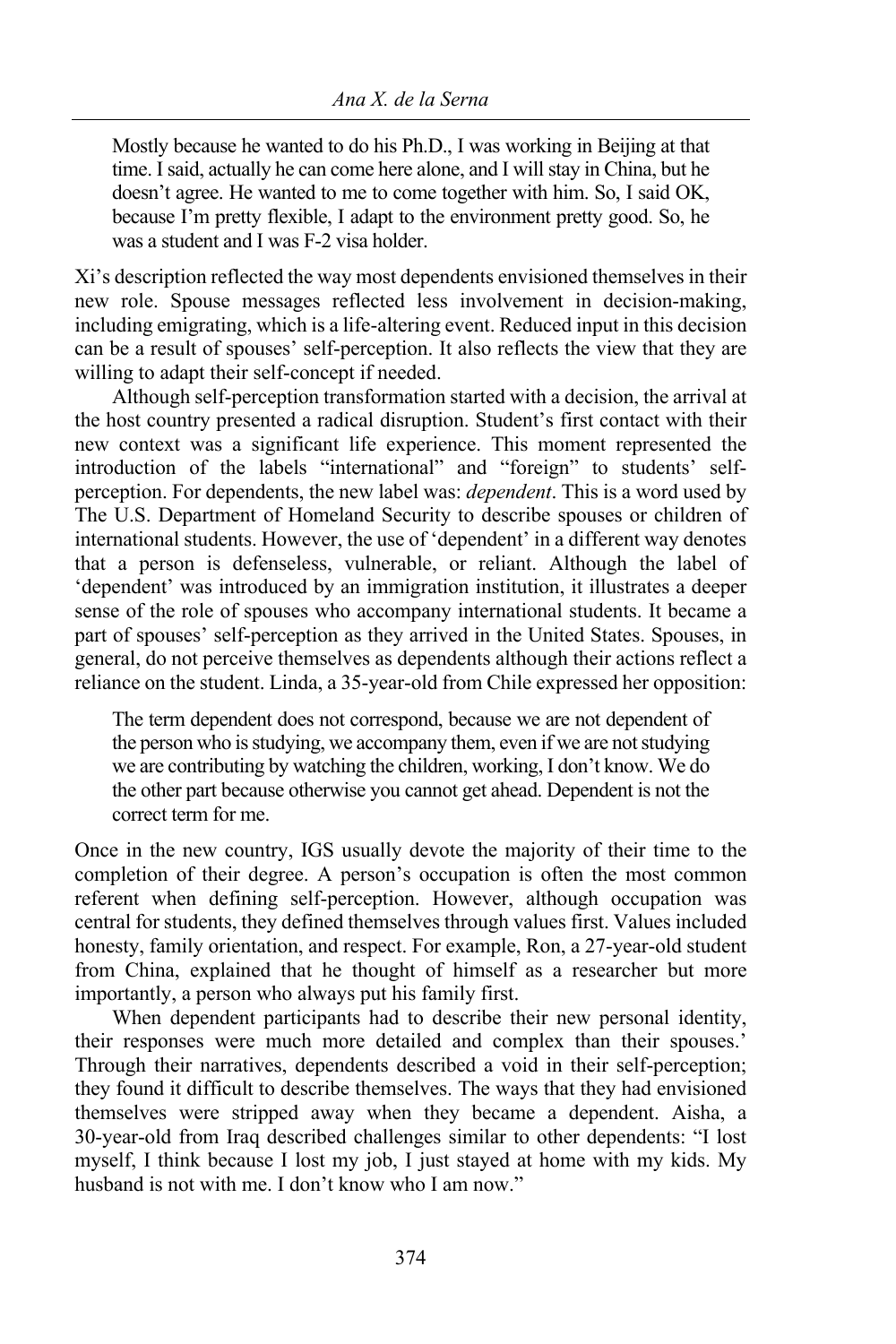The personal layer of identity was deeply affected for dependents. Even when they rejected the term "dependent," their self-perception was mostly influenced by their limitations. In an attempt to describe her new self-concept, Anka, a 45 year-old from Russia described herself as an inanimate random object

I am getting older, and I am on visa status, and I am not allowed to work or study or…I am suitcase! I think I would like to do something else with my life, but I don't know how or when.

Gender also has an important role in the personal layer. Male dependents dealt with their sense of loss of purpose and added their dissatisfaction with the reversed gender roles. Adjit, a 30-year-old from India, had such a difficult time transforming his personal identity that after a short time he returned to his country, leaving his student-wife not only to her academic endeavors but also to care for their young child. He described this difficult decision as a result of Adjit's dissonance with the role of a dependent. He refused to adapt to this new and different personal identity layer.

# **Enacted Layer of Identity**

The IGS that participated in our study felt they had to perform exceedingly well in their academic endeavors in order to fulfil the 'student' enacted layer of their identity. In general, this meant that they continuously devoted most of their time to their academic activities. These activities included teaching undergraduate classes, conducting research, working with peers and advisors, and covering all class requirements. Ivan referred to his enacted layer of identity as a student when he said that it was impossible for him to fail as a student after his whole family had sacrificed so much for him.

Gender was again an influence of how students built their identity. For Deepti, whose husband had gone back to India, it was especially difficult to enact her identity as a student.

When we came to the U.S. I left my place thinking that I would be able to study. I never thought that my husband would have to go back to our place to work. How can I be a great student when I also have to care for R\*[her child]? This is not what a good student is supposed to be. Now I am lucky to complete my work and sometimes it is not the best.

While Deepti's spouse moved back to India to continue working, the other dependents found a way to enact their identity as supportive spouses. Dependents provided emotional and enacted support to their partners. This is reflected in their narratives, Anka, for example, said:

Right now, I am just around the house and I am driving him, and my daughter, so I am taxi driver. Sometimes I will be in negative mood, and I would try to [grrr] with him. I realize that it's not just about him, and he would like to change it also, but I guess the Lord is teaching me to be more patient.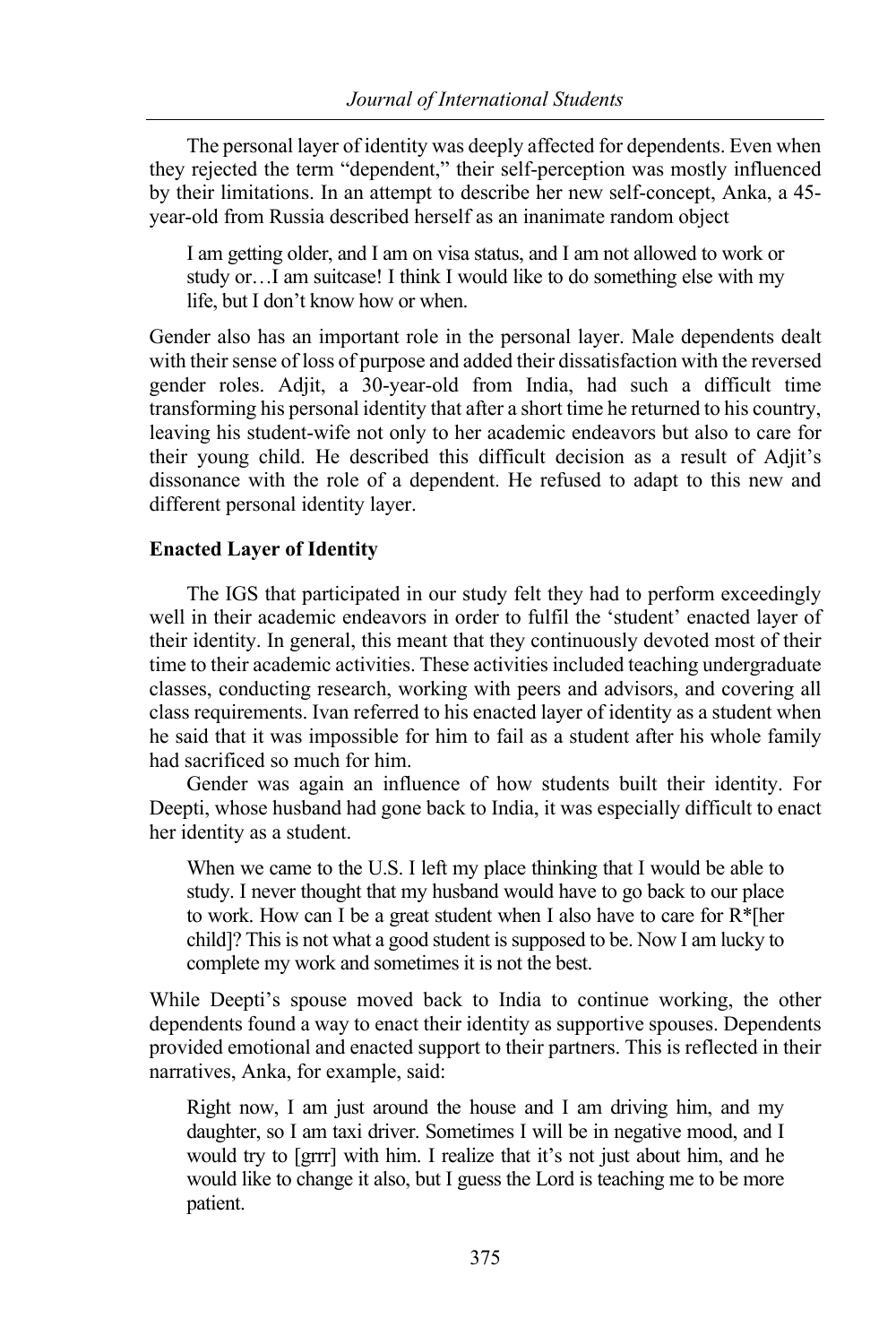In this particular example, Anka talks about providing enacted support by driving her husband and daughter to where they needed to go. Anka also talks about emotional support. This is expressed through her conflict avoidance. Conflict avoidance also became an enacted layer of identity when dependents chose not to communicate problems or challenges to their partners. This part of the enacted identity of dependents can be identified in the actions of Lenka, a 29-year-old from the Czech Republic:

It is difficult to keep the troubles to myself, but \*P has so many other things to think about in school. Like, one time I was desperate, I didn't know what to do with the baby that wouldn't stop crying. I'm telling you this was a crisis. But I didn't call \*P, I called my mother even though it was a bad time for her back home. My mother talked me through everything I had to do and finally \*B fell asleep. But why would I tell \*P all of this things when he is coming home all tired. He works so hard. I am his biggest fan! No. I keep to myself.

(\*Pseudonyms used to protect the identity of the participant's partner and child.) Although they were very different, in this case the enacted identities of students and spouses complemented each other: Good students and supportive partners.

# **Relational Layer of Identity**

Students and dependents constantly communicate to negotiate their roles. Dependents considered their most important role to provide their partners with the appropriate conditions so that they could succeed in their academic work. Although they already had a defined relationship in their country, their new context required that they adapt the way they saw themselves in the relationship. The relational layer was negotiated between the couple, and it is reflected in narratives like Aisha's:

We speak all the time about hospitals, when we take  $D^*$  we say: Oh! You see? It's like this. So sometimes he says no, you can't go. I say I can, now I'm strong. I'm different, I'm not like last times. If I'm in Iraq I can't go shopping alone, or I can't take  $D^*$  alone, I should need him with me. But now, no. I am stronger. I am changing. Like, in my country if my husband stays in another city, I can't stay alone. But here I can. It's hard for me, but I can do it. I should do it.

Aisha and her husband Mahmoud found themselves often in unfamiliar situations. They described their lives in Iraq as more restricted than their lives in the United States and often of their conversations reflected those changes in their relational identity. Her new identity in the relationship was that of a more independent woman. This allowed Aisha to feel able to perform tasks that she would not have performed in her original country. In her new relational identity, she had different responsibilities.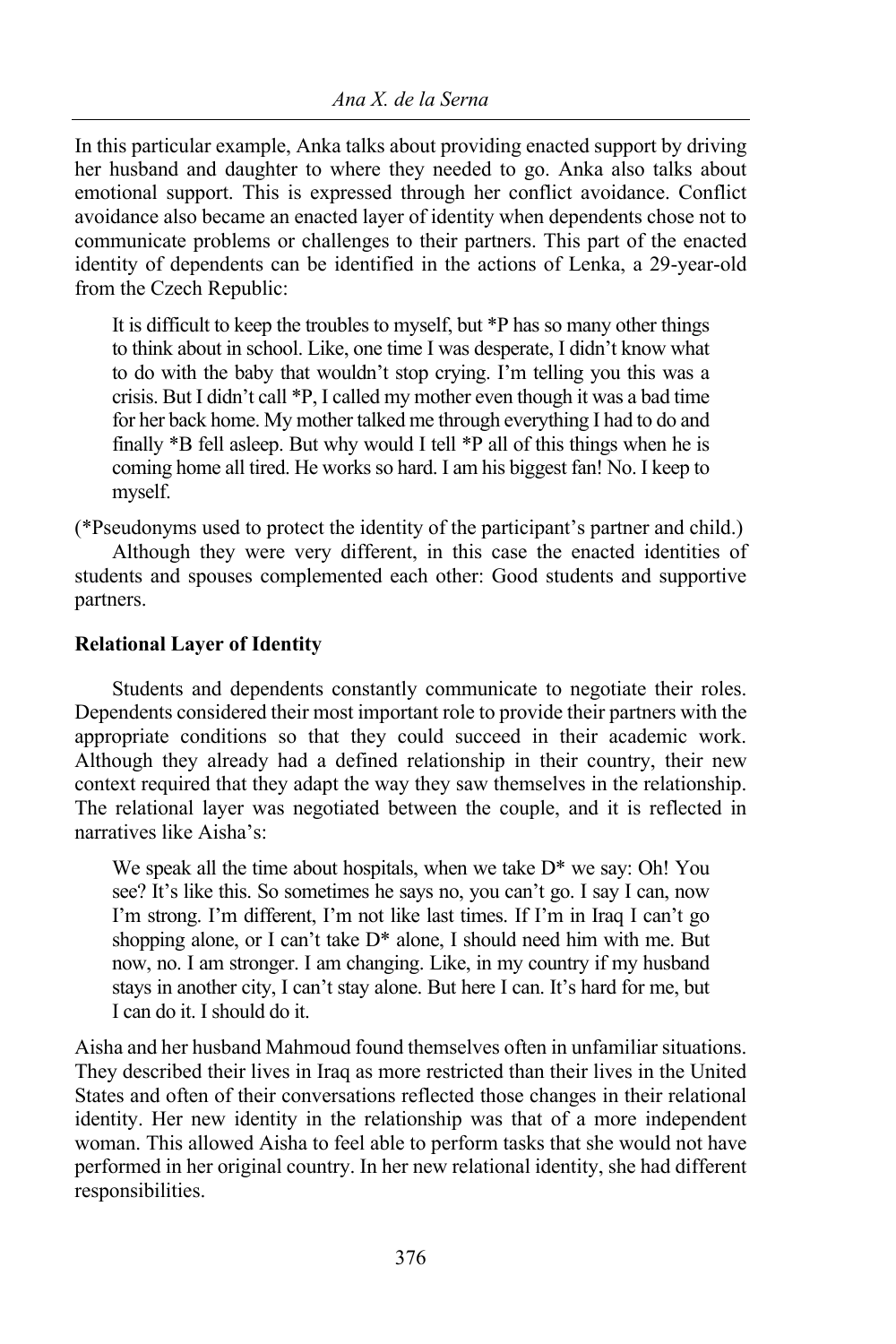Generally, the negotiation of the relational identity itself had to adapt to the new place. In this example, June, a 26-year-old from China was forced to find new ways to work out conflict:

Sometimes I complain a lot and I run away from the house, I just don't want to stay in the house, I go outside…how to say it…If I was in China, I can go to some night places and just have a drink or sing songs in the karaoke or find a friend, go to their place, talk to them. But here if I run out, the only place I can go is Kroger. You don't want to just go to a friend's house because that might surprise them and it's not OK, not good. I don't really want to go to the bars because I'm not used to the atmosphere there, and I've been told don't go outside after 10 p.m. because it's not safe. So, all I can do is take a break and talk to him, even if he is stubborn.

Participants in this study found that with their new personal and enacted identity layers came a new way of understanding themselves as individuals in a relationship and understanding themselves as a couple.

# **Communal Layer of Identity**

International students and their spouses incorporate into diverse communities in their new context. Their membership in these groups shapes their identity layers because a community delineates social norms, and with that, the shared visions of group identity. IGS belong to a larger group of students that serve as examples of how to perform in an academic setting. For example, for Jan, a 33-year-old from Czech Republic, it was important to follow the recommendations of other students who had more experience. Jan described a moment when he did not know how to address an issue with a professor, so he asked other students for advice. It was important for him to follow the social norms of the new place. Although students in the study gave priority to their academic endeavors, they were part of other groups or communities. These were groups of co-nationals or spiritual groups, for example. For Miguel, an engineering student from Honduras, it was very important to belong to a Catholic church:

As soon as I arrived, I had to find my place of worship. My religion is very important for me and my family. When we first went to the church, the people were very welcoming and helped us with things for our apartment. Everyone was very nice, and we felt like we were back home for a little bit.

We found from our participants' narratives that there were significantly more opportunities for group membership for students than for dependents. In their original countries, dependents had family, friends, jobs, and other groups that they belonged to. They spoke the same language and understood the social norms. In the new country, they did not have the same opportunities. This often resulted in feelings of isolation and at times anxiety or depression.

Here, it happens often, for example, that I have to go buy something to the supermarket, and if  $E^*$  is not here, I have to go with all the kids and not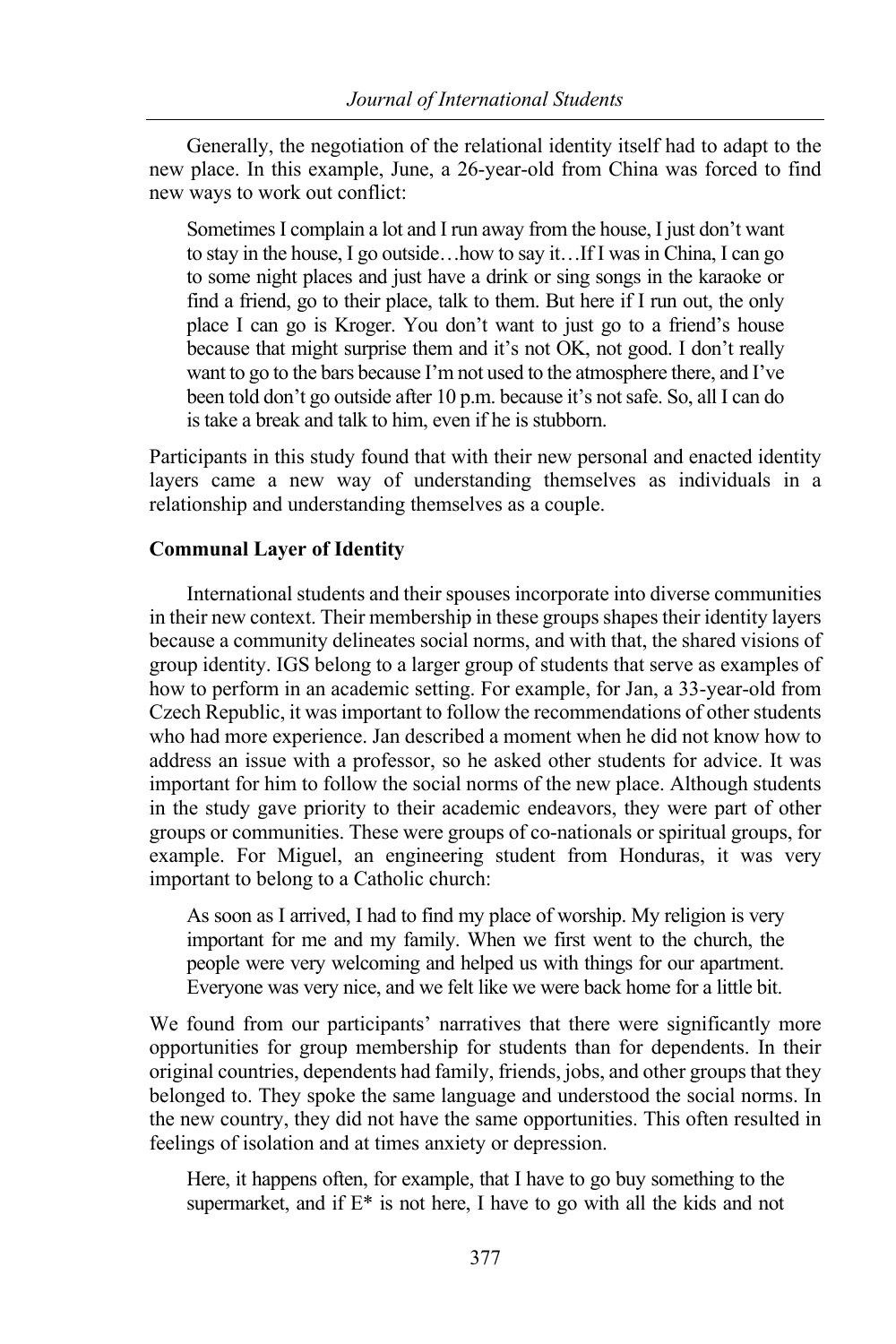having anyone here, like when I am sick, there is no one who will say I will come over and help you cook, or watch the kids, or if you have a problem and need somebody to talk to, you can't just be like I will go to your house and talk about my problem because I think I don't want to impose.

Communal identity represents a sense of belonging for both students and dependents. It creates a sense of comfort and support. Dependents had significantly less opportunities to enrich this layer of identity than their spouses did.

# **DISCUSSION**

As Bergquist and colleagues (2019) noted, CTI represents a useful framework for assessing self-concept during times of change. Through this framework, we found that participants' narratives of their experiences through identity formation as international students or dependents were divergent. CTI allowed us to identify obstacles in identity formation in a new context.

We found that students had more resources than their spouses did when they re-defined their identity. This was reflected in the way participants described their different layers of identity. Students had mostly made the decision to study in a foreign country, as suggested by Tran (2009). This provided them with more agency than their spouses. Spouses started to identify their personal identity layer as supportive. Often, support meant the decision to sacrifice jobs, family, friends, or economic status. Once they arrived to the United States, Students' personal identity layer became inevitably linked to their occupation. Studies of occupational identity highlight that it gives meaning and direction to one's career, but it also increases coping abilities in the face of stress and challenges; and allows an individual to find work that reflects their personal strengths, interests, preferences, and goals (Skorikov & Vondracek, 2011). However, for spouses that link was not there. They described this important shift in their occupation, as a void in their personal identity layer. They could not describe themselves using their occupation, and this was aggravated by the limitations they encountered in the new country. They sacrificed so much that in extreme cases, dependents went back to their home country.

In the enactment of identity, again, students found their occupation to be of outermost importance. They dedicated their time to their studies. Spouses again found that their enacted layer of identity was linked to support for their partners. This led to a re-negotiation of roles in their relational identity; in the literature (Bergquist et al., 2019; Faulkner & Hecht, 2011) we can see how people in romantic relationships who have deep discrepancies between partner's personal layers need to negotiate their roles. Students and their spouses used new communication strategies that better fit the relational identity. For example, keeping problems from their spouse so that they could focus on school. They also learned new ways to manage conflict in accordance with their new context. In this new context, spouses had limited opportunities to define their communal layer of identity. While students were part of an academic community, it was up to spouses to actively seek opportunities to join a community. Similar to the study of layers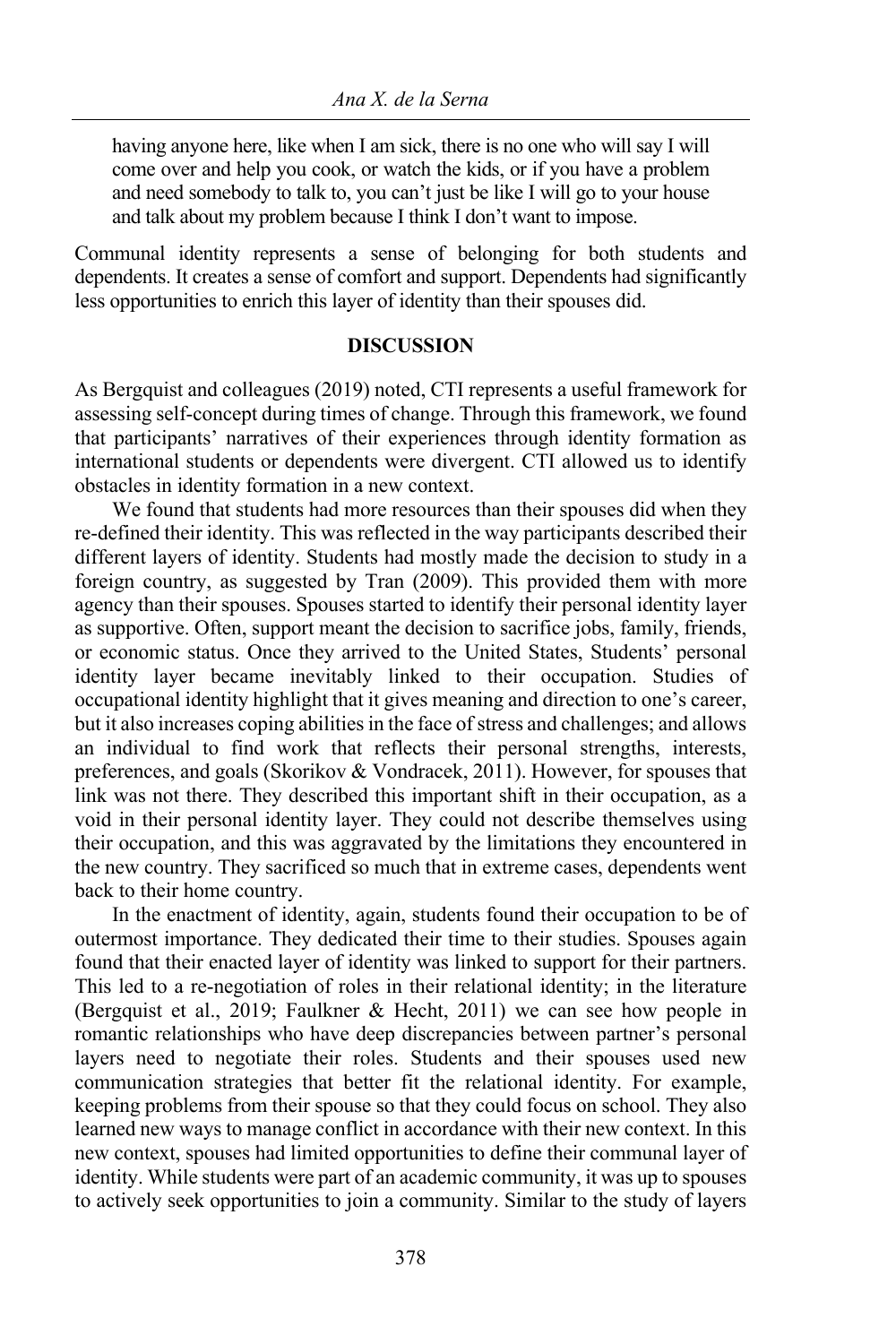of identity of refugees (Bergquist et al., 2019), for most spouses there were barriers like language, location, and social norms that made them feel isolated and sometimes anxious or depressed.

We can see how the struggles of dependents have been widely ignored, even in the lack of literature about that population. While colleges and institutions provide a range of services and accommodations for incoming students, their families do not receive the same support, if any at all (Brooks, 2018). This study provides insight into the experiences of international students, but also of their dependents. Institutions of higher education would benefit from the well-being of both.

## **Limitations and Future Directions**

International students bring diverse viewpoints that enrich not only their academic program but also their communities both in their host and home countries (Bender et al., 2019). When international students experience reduced stress levels, they have the conditions to produce better outcomes (Lee, 2010). Therefore, institutions that are hosts to IGS would benefit from recognizing the common difficulties that their students encounter. In addition, these same institutions should recognize the relevance of dependents. When dependent experiences are overlooked, there may be detrimental outcomes for the dependent themselves (Evans et al., 2018), and for their family unit and the community. The barriers to identity formation, in particular, can be addressed with programs that promote the inclusion and provide resources for the dependents through the institution.

This study was limited to graduate students, because they are more likely to bring their dependents to the United States than undergraduate students are. It is an example of barriers that are specific to this educational group. There is a need for future research to continue to account for international students as graduate and undergraduate instead of looking at them as a homogeneous group. As Krsmanovic (2021) reported, "the future direction of the research on international students' needs to (a) clearly account for students' academic level and (b) limit the investigation and generalizability of findings to either undergraduate or graduate students" (p. 15).

Additionally, this study included participants from only one institution. It would be important to replicate it in different locations and identify other barriers. The way institutions attract and support IGS and their families varies greatly. For example, it would be useful to replicate the study in institutions that do provide resources to dependents and evaluate the success of those resources. When more information becomes available to colleges and universities, they will be able to adopt or discontinue their practices based on actual evidence. The result will benefit all of the involved stakeholders.

# **CONCLUSION**

In this study, we examined the lived experiences of international students and their spouses. We found through the different layers of identity that there are common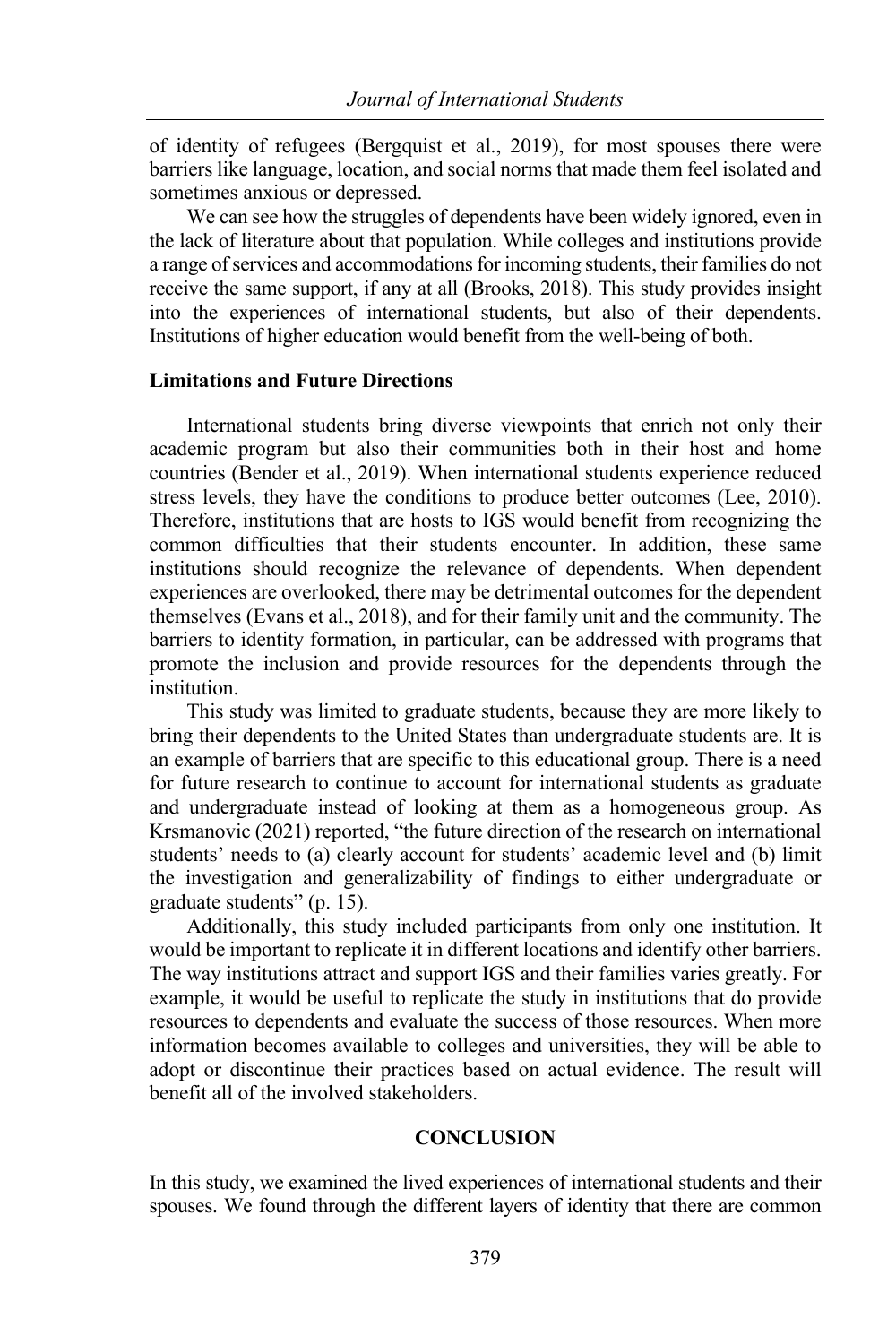experiences for a majority of students and some common experiences for the group of dependents, even when participants came from very diverse cultures. The comparison between student and dependent groups presented differences in most aspects of identity re-construction. As students gain new aspects for their personal identity, dependents lose the ones that made them who they were in their original cultures. In the enacted layer of identity, we found that although dependents have a difficult time defining themselves, their enacted identity is one of support for their partners. In the relational layer of identity, students and dependents negotiate their new roles and have conversations that allow their relationships to function. In the communal layer, we found that it is important for both groups to belong to a community, whether social, academic, or spiritual. However, it is a challenge for dependents to find the opportunities to enter such groups.

# **REFERENCES**

- Anderson, J. (2000). The organizational self and the practices of control and resistance. *Australian Journal of Communication, 27*, 1–32.
- Andrade, M. S. (2006). International students in English-speaking universities: Adjustment factors. *Journal of Research in International Education, 5*(2), 131–154.
- Bardhan, N., & Orbe, M. P. (Eds.). (2012). Identity research and communication: Intercultural reflections and future directions. Lexington Books.
- Bender, M., van Osch, Y., Sleegers, W., & Ye, M. (2019). Social support benefits psychological adjustment of international students: Evidence from a metaanalysis. *Journal of Cross-Cultural Psychology, 50*(7), 827–847. https://doi.org/10.1177/0022022119861151
- Bergquist, G., Soliz, J., Everhart, K., Braithwaite, D. O., & Kreimer, L. (2019). Investigating layers of identity and identity gaps in refugee resettlement experiences in the Midwestern United States. *Western Journal of Communication, 83*(3), 383–402. https://doi.org/10.1080/10570314. 2018. 1552009
- Brooks, R. (2018). The construction of higher education students in English policy documents. *British Journal of Sociology of Education, 39*(6), 745–761. https://doi.org/10.1080/01425692.2017.1406339
- Caputo, J. D. (1984). Husserl, Heidegger and the question of a "hermeneutic" phenomenology. *Husserl Studies, 1*(1), 157–178.
- Ching, L. T. (2001). Becoming Japanese: Colonial Taiwan and the politics of identity formation. University of California Press.
- Colaner, C. W., Halliwell, D., & Guignon, P. (2014). What do you say to your mother when your mother's standing beside you?" Birth and adoptive family contributions to adoptive identity via relational identity and relational– relational identity gap. *Communication Monographs, 81*(4), 469–494. https://doi.org/10.1080/03637751.2014.955808
- Creswell, J. (1998). Qualitative inquiring and research design: Choosing many fine traditions. Sage.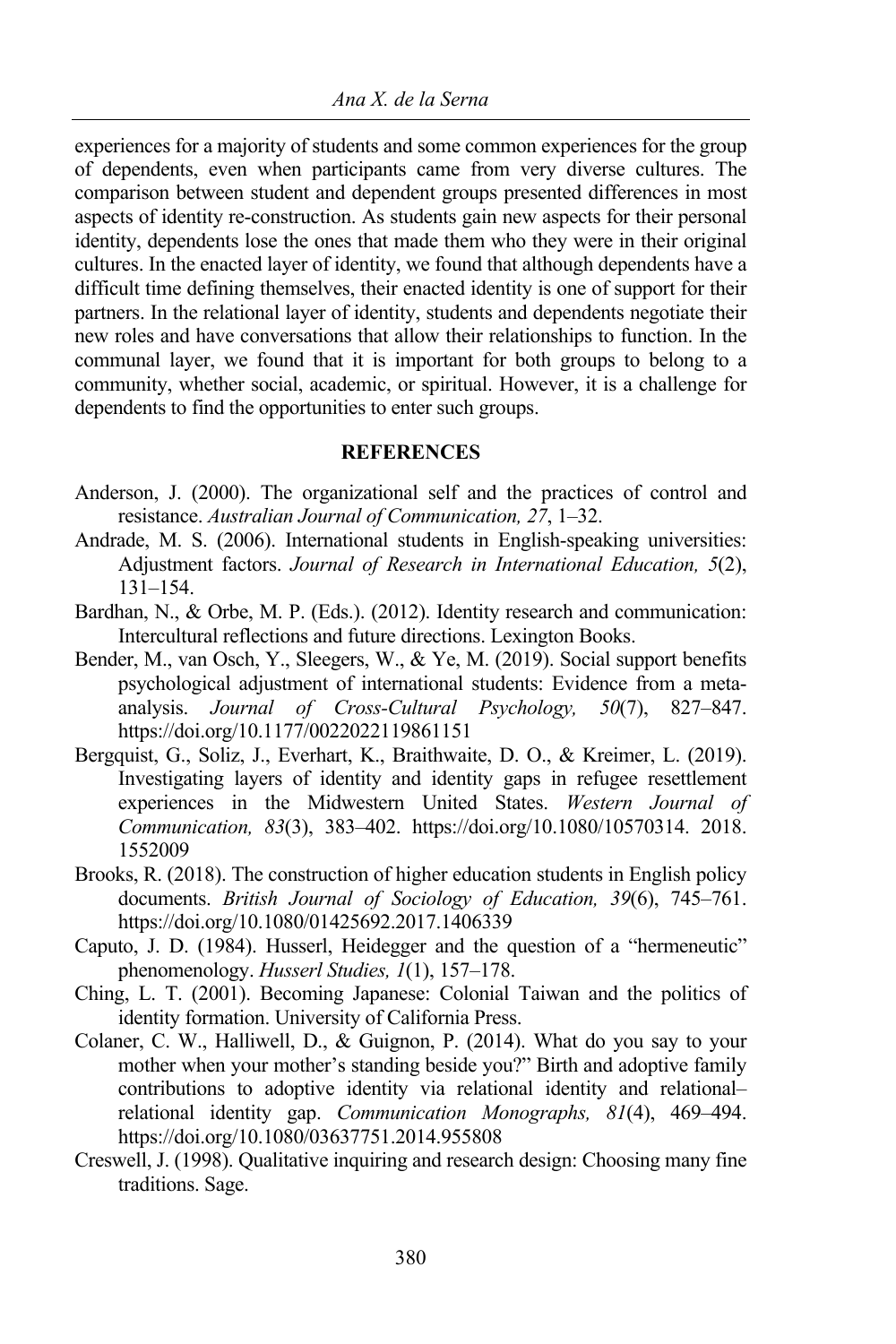- De Araujo, A. (2011). Adjustment issues of international students enrolled in American colleges and universities: A review of the literature. *Higher Education Studies, 1*(1), 2–8. DOI:10.5539/hes.v1n1p2
- De Verthelyi, R. F. (1995). International students' spouses: Invisible sojourners in the culture shock literature. *International Journal of Intercultural Relations, 19*(3), 387–411. https://doi.org/10.1016/0147-1767(95)00028-A
- Department of Homeland Security. (September 21, 2019). *Bringing Dependents to the United States.* https://studyinthestates. dhs.gov/students/bringingdependents-to-the-united-states
- Department of Homeland Security. (January 10, 2020). *Immigration data and statistics*. Retrieved February 23, 2020 from https://www.dhs.gov/ immigration-statistics
- Doyle, S., Loveridge, J., & Faamanatu-Eteuati, N. (2016). Counting family: Making the family of international students visible in higher education policy and practice. *Higher Education Policy, 29*(2), 184–198. https://doi.org/ 10.1057/hep.2015.20
- Eisikovits, Z., & Koren, C. (2010). Approaches to and outcomes of dyadic interview analysis. *Qualitative Health Research, 20*(12), 1642–1655. https://doi.org/ 10.1177/1049732310376520
- Elfeel, S., & Bailey, L. E. (2018). Sojourners navigating structural constraints: International student spouses learning English in an informal centre. *Gender and Education*, *2*(8), 1034–1052. https://doi.org/10.1080/09540253.2018. 1547371
- Evans, T. M., Bira, L., Gastelum, J. B., Weiss, L. T., & Vanderford, N. L. (2018). Evidence for a mental health crisis in graduate education. *Nature Biotechnology, 36*(3), 282. https://doi.org/10.1038/nbt.4089.
- Faulkner, S. L., & Hecht, M. L. (2011). The negotiation of closetable identities: A narrative analysis of lesbian, gay, bisexual, transgendered queer Jewish identity. *Journal of Social and Personal Relationships*, *28*(6), 829–847.
- Guerrero, L. K., Andersen, P. A., & Afifi, W. A. (2017). *Close encounters: Communication in relationships*. Sage Publications.
- Hecht, M. L. (1993). A research odyssey: Toward the development of a communication theory of identity. *Communications Monographs, 60*(1), 76–82. https://doi.org/10.1080/03637759309376297
- Hecht, M. L., & Choi, H. (2012). The communication theory of identity as a framework for health message design. *Health communication message design: Theory and practice*, 137–152.
- Hecht, M. L., Faulkner, S. L., Meyer, C. R., Niles, T. A., Golden, D., & Cutler, M. (2002). Looking through Northern Exposure at Jewish American identity and the communication theory of identity. *Journal of Communication, 52*(4), 852–869. https://doi.org/10.1111/j.1460-2466.2002.tb02577.x
- Hecht, M. L., Warren, J., Jung, E., & Krieger, J. (2005). The communication theory of identity. In: W. B. Gudykunst (Ed.), *Theorizing about intercultural communication* (pp. 257–278). SAGE Publications.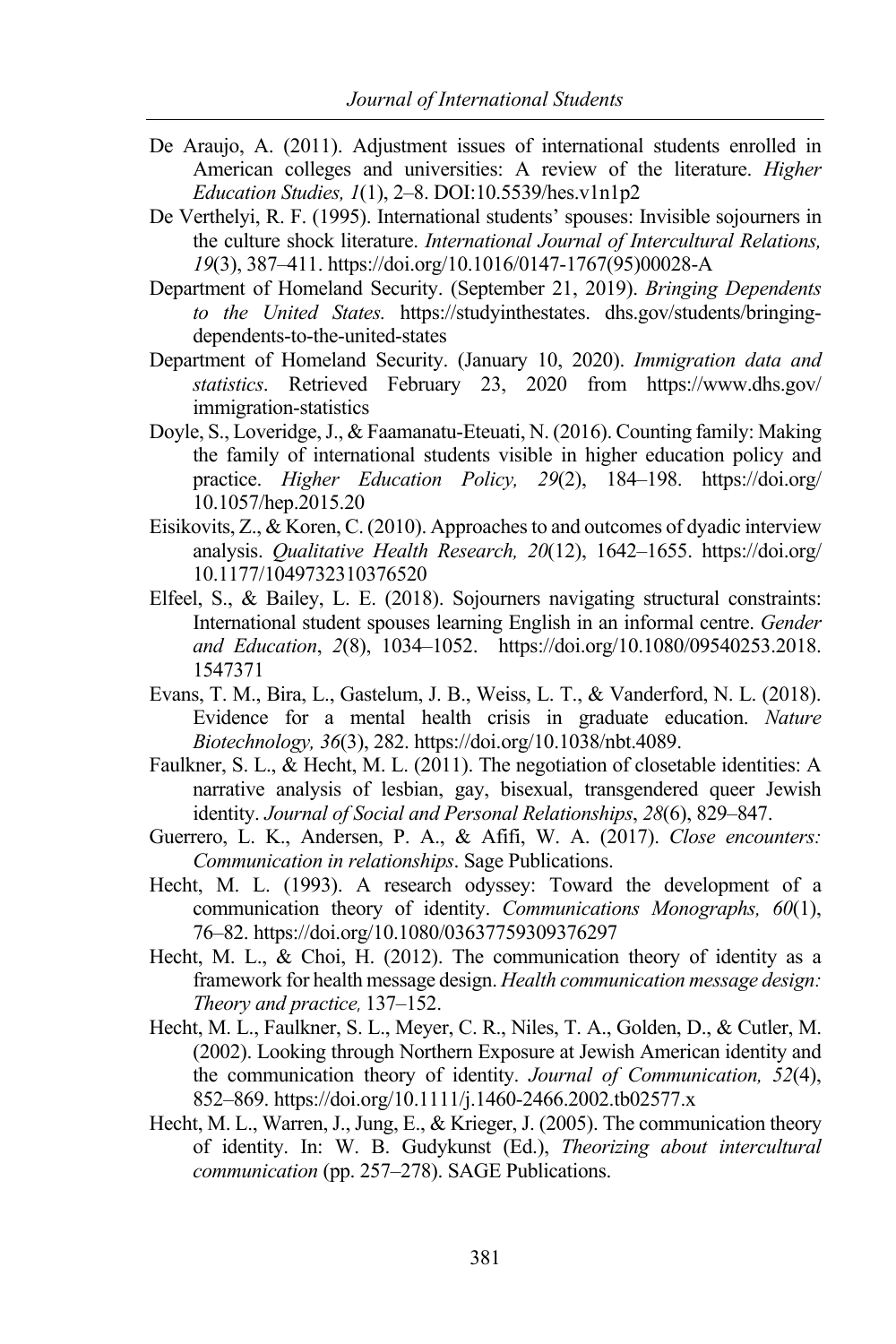- Hopkins, N., & Blackwood, L. (2011). Every day citizenship: Identity and recognition. *Journal of Community and Applied Social Psychology, 21*, 215–227. https://doi.org/10.1002/casp.1088.
- Immigration and Customs Enforcement. (2014). Student and exchange visitor program. https://www.ice.gov/sevis
- Institute of International Education (2019, October 20). Research and Insights. https://www.iie.org/en/Research-and-Insights
- Kam, J. A., & Hecht, M. L. (2009). Investigating the role of identity gaps among communicative and relational outcomes within the grandparent–grandchild relationship: The young-adult grandchildren's perspective. *Western Journal of Communication, 73*(4), 456–480. https://doi.org/10.1080/10570310903279067
- Kamara, A. (2017). International students and "the presentation of self" across cultures. *Journal of International Students, 7*(2), 291. https://doi.org/ 10.32674/jis.v7i2.382
- Kim, Y. Y. (2005). A contextual theory of intercultural communication. In W. B. Gudykunst (Ed.), *Theorizing about intercultural communication* (pp. 323–349). Sage.
- Krsmanovic, M. (2021). The Synthesis and Future Directions of Empirical Research On International Students In the United States: The Insights From One Decade. *Journal of International Students, 11*(1), 1–23.
- Jung, E., & Hecht, M. L. (2004). Elaborating the communication theory of identity: Identity gaps and communication outcomes. *Communication Quarterly, 52*(3), 265–283. https://doi.org/10.1080/01463370409370197
- Lee, J. J. (2010). International students' experiences and attitudes at a US host institution: Self-reports and future recommendations. *Journal of Research in International Education, 9*(1), 66–84. https://doi.org/10.1177/147524090 9356382
- Lindlof, T. R., & Taylor B. C. (2010). *Qualitative communication research methods*. Sage Publications.
- Liu, N., Zhang, Y. B., & Wiebe, W. T. (2017). Initial communication with and attitudes toward international students: Testing the mediating effects of friendship formation variables. *Journal of Intercultural Communication Research, 46*(4), 330–345. https://doi.org/10.1080/17475759. 2017.1344999
- Marcia, J. E. (1980). Identity in adolescence. *Handbook of Adolescent Psychology, 9*(11), 159–187.
- Metro-Roland, M. (2018). Community, identity, and international student engagement*. Journal of International Students, 8*(3), 1408–1421. https://doi.org/10.32674/jis.v8i3.63
- Padilla-Diaz, M. (2015). Phenomenology in educational qualitative research: Philosophy as science or philosophical science? *International Journal of Educational Excellence, 1*(2), 101–110. https://doi.org/10.18562/ijee. 2015.0009
- Saldaña, J. (2014). Coding and analysis strategies. In: Patricia Leavy (ed.), *The Oxford Handbook of Qualitative Research* (p. 318–339). Oxford University Press.